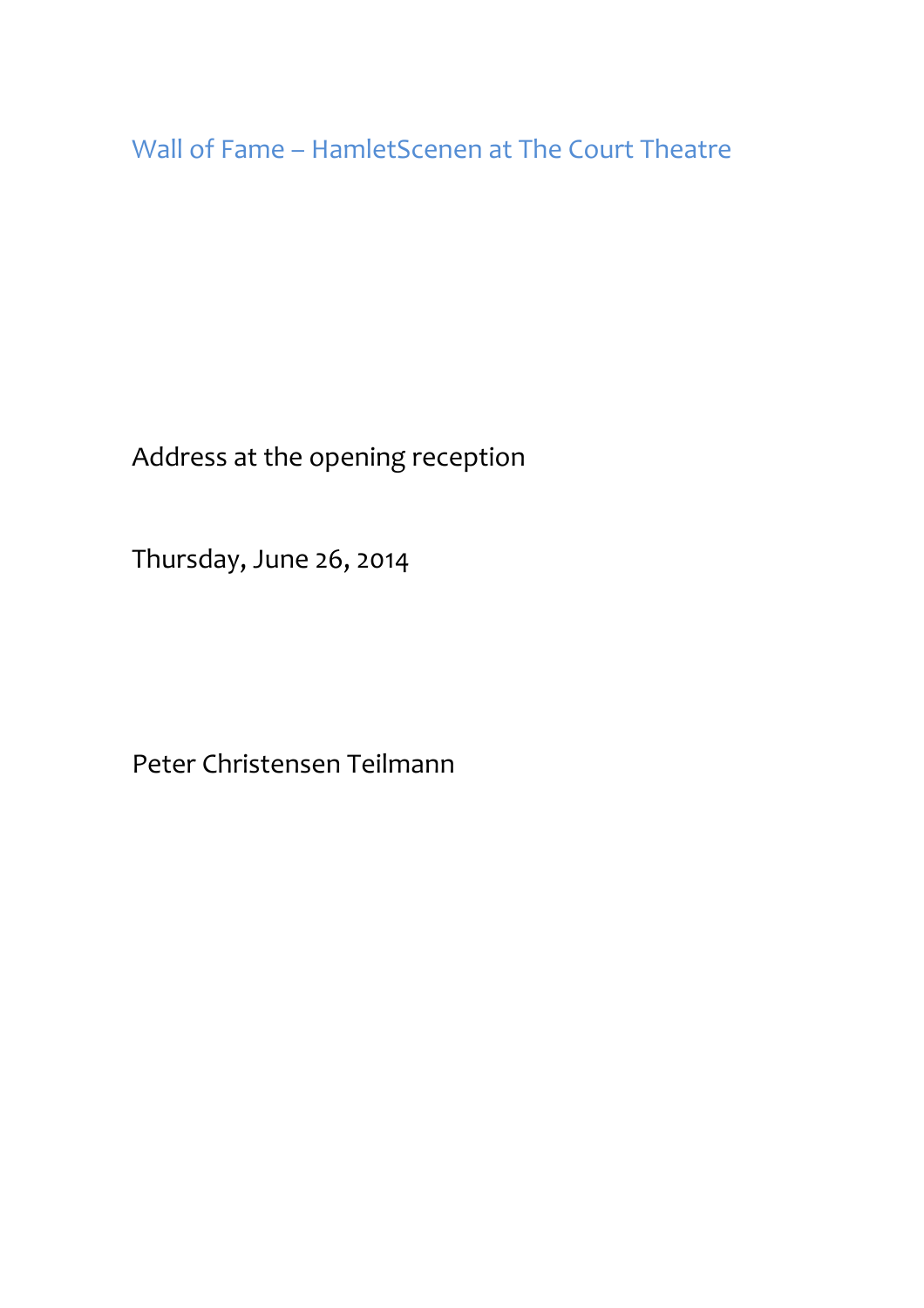## A warm welcome to you all at the opening of

**the exhibition** Wall of Fame – HamletScenen at The Court Theatre

My name is Peter Christensen Teilmann. It is a pleasure to welcome you all to this little photo exhibition which represents a wide range of the many internationally renowned actors which over the recent four to five generations have been involved in Shakespeare productions at HamletScenen at Kronborg Castle in Elsinore.

Danish theatre has an international outlook. Foreign drama, the classics and brand new drama, is performed on stages all over the country. Danish actors perform intermittently on stages abroad and appear increasingly in foreign movies. In Denmark you find a handful of internationally influenced theatre groups as for example The Odin Theatre in Holstebro and HamletScenen in Elsinore

Shakespeare and Hamlet have been performed at Kronborg since 1816, when the bicentenary of the death of the dramatist was celebrated. However, it was not until 1937 that Shakespeare at Kronborg became a recurring event. In 1937 Laurence Olivier portrayed Hamlet and Vivien Leigh was Ophelia.

## **PHOTOMONTAGE 1**

The pictures have been taken from the archives of The Theatre Museum at The Court Theatre. We have much other good stuff in our archives and at present we are in the process of finding resources with which to retrieve it and put it into play in our exhibitions.

FOTOMONTAGE 2 for example has the international star Sarah Bernhardt painted by P.S. Krøyer as the story goes – and painted on a palette, which also served as an oversized cigarette case containing the lady's own merchandise, i.e. her own initialled cigarettes.

It was Tietgen who while Sarah Bernhardt was in Copenhagen performing at The Royal Theatre who took her on a cruise to Elsinore in order to show her what one was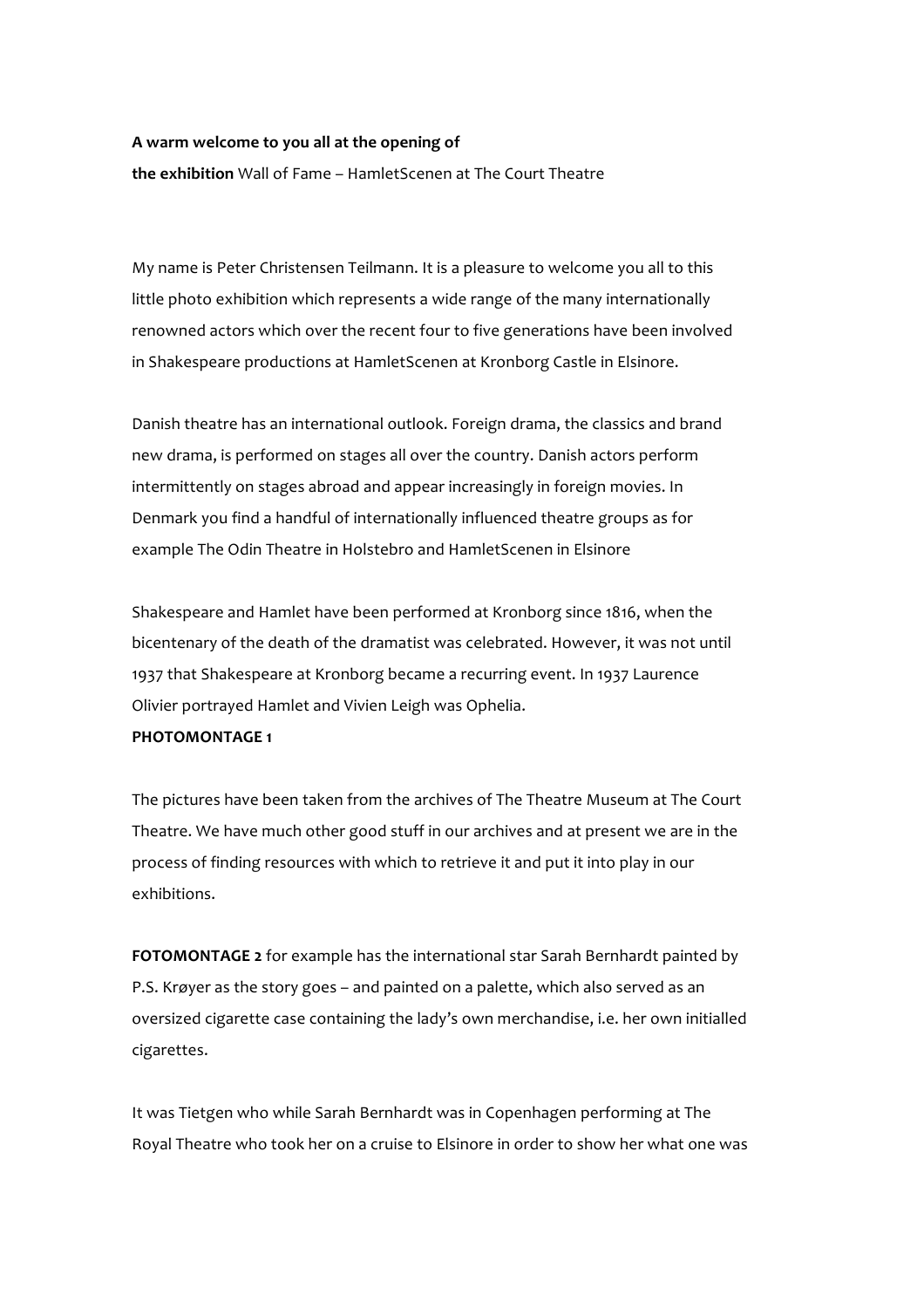beginning to think of as Hamlet's grave. On the palette as in real life she was surrounded only by men.

We also have pictures with quite a different context – namely **FOTOMONTAGE 3:** Staatliches Schauspielhaus, 1938.

In 1938 the National Open Air theatre arranged for German actor Gustav Gründgens to be in charge of the summer season at Kronborg. This production was a modern one compared to earlier productions. Gustaf Gründgens, who was known for his Nazi sympathies portrayed Hamlet.

Among many prominent guests at the Festival was German Reichsmarschall Herman Göring, who was a close friend of Gustaf Gründgens. His arrival at Elsinore caused much commotion, but in a hurry a reception committee was formed. **Herman Göring** can be seen in the white suit in the front row.

So quite a bit of cultural history is hidden in the theatre records. Cultural history is also found in the incredibly expressive portraits from HamletScenen seen in the **exhibition.** Most of the photographs have been taken by **Arne Magnussen** – we could call him court photographer to HamletScenen.

But the exhibition is exclusively made up of pictures from HamletScenen. It is called Wall of Fame – and it was a title which I almost regretted for a moment when yesterday morning in my local fitness centre I found the same title on the notice board with a list of the local heroes. On the other hand then it only goes to show that there is a public interest in making images which has probably changed over time, but which is still alive and kicking.

With Wall of Fame – HamletScenen at The Court Theatre yet a new collaboration with one of Denmark's many and widely different – living theatre groups, HamletScenen at Kronborg Castle. The collaboration between the two institutions will be widened coming up to the celebration of the 200<sup>th</sup> anniversary of Shakespeare at Kronborg  $C$ astle in 2016.